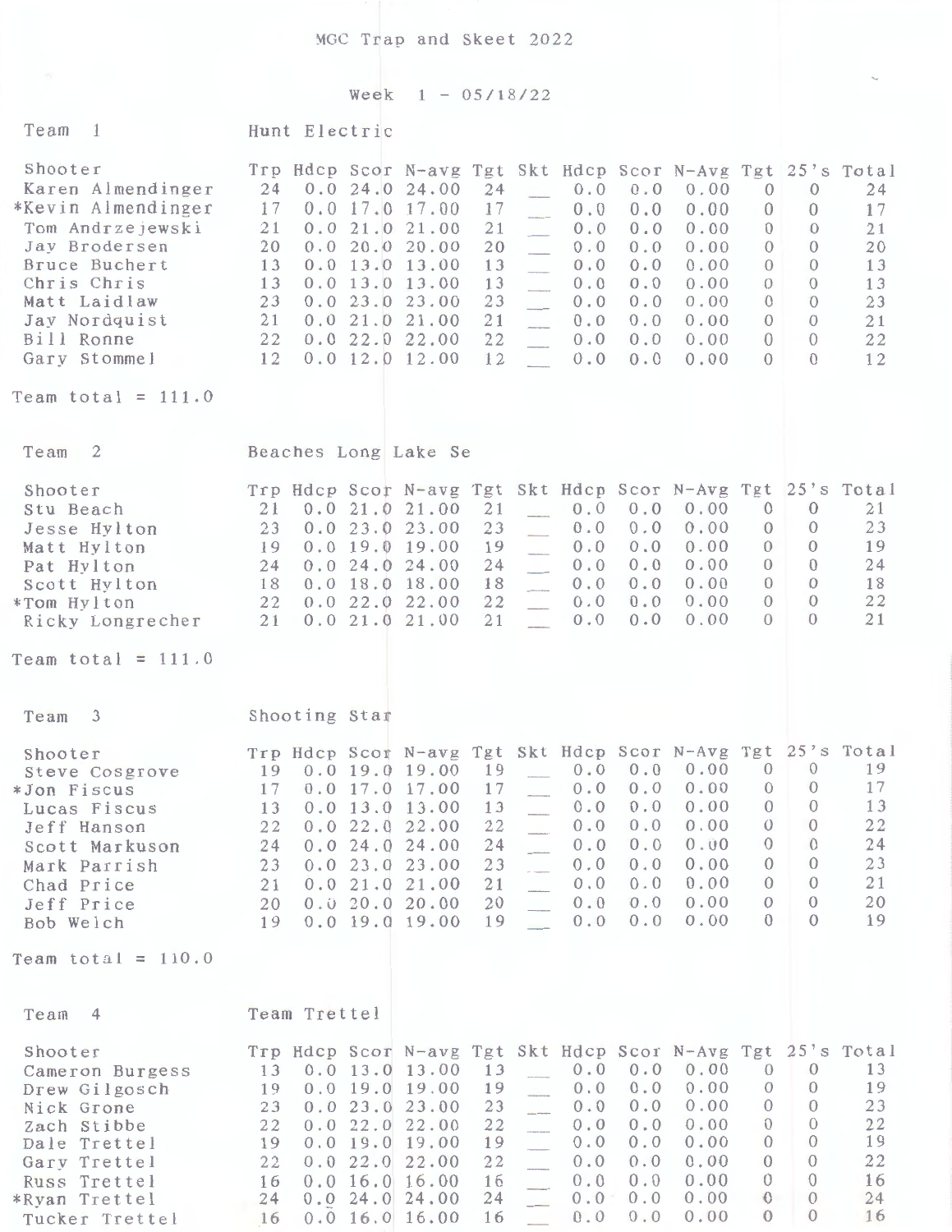## Team total  $\approx$  110.000

 $\Delta \phi$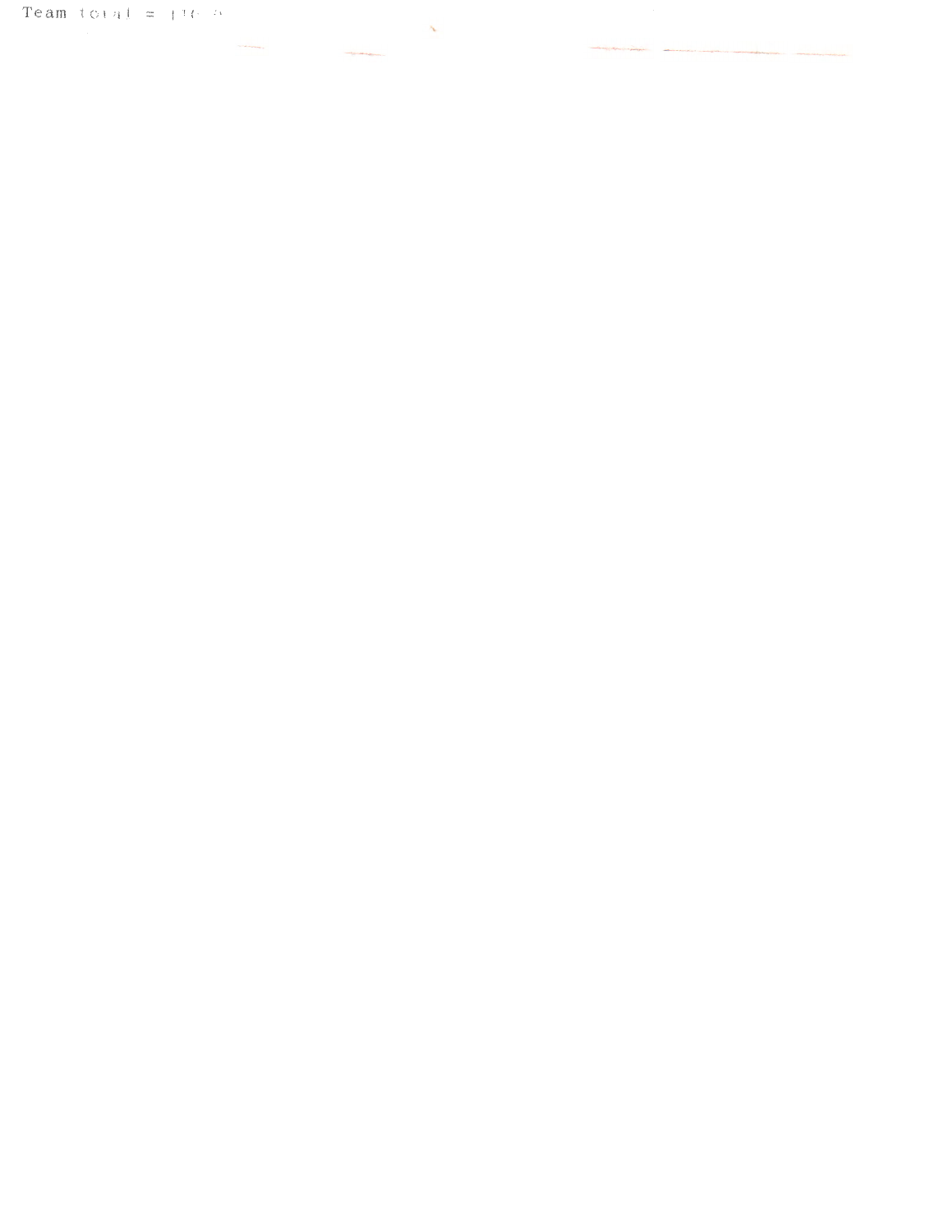## Week 1 - 05/18/22

| 5<br>Team                                                                                                                                                                                                            |                                                          | North Country Tire |                                            |                                                                                                                                                                                        |                                                              |                                                                                                                                         |                                                                    |                                                                         |                                                                                                                                                                                 |                                                                                                                                  |                                                                                                                               |                                                                      |
|----------------------------------------------------------------------------------------------------------------------------------------------------------------------------------------------------------------------|----------------------------------------------------------|--------------------|--------------------------------------------|----------------------------------------------------------------------------------------------------------------------------------------------------------------------------------------|--------------------------------------------------------------|-----------------------------------------------------------------------------------------------------------------------------------------|--------------------------------------------------------------------|-------------------------------------------------------------------------|---------------------------------------------------------------------------------------------------------------------------------------------------------------------------------|----------------------------------------------------------------------------------------------------------------------------------|-------------------------------------------------------------------------------------------------------------------------------|----------------------------------------------------------------------|
| Shooter<br>Jarrod Baadsgaard<br>Tianna Baadsgaard<br>*john Baadsgaard<br>Caroline Cunningham<br>Jason Gray<br>Dylan Kleinsasser<br>Brian Norman<br>Nick Peterson<br>Chad Ramsey<br>Jim Riley<br>Team total = $100.0$ | 19<br>18<br>20<br>12<br>21<br>14<br>21<br>15<br>15<br>19 |                    |                                            | $0.0$ 19.0 19.00<br>$0.0$ 18.0 18.00<br>0.020.020.00<br>$0.0$ 12.0 12.00<br>0.021.021.00<br>$0.0$ 14.0 14.00<br>0.021.021.00<br>$0.0$ 15.0 15.00<br>$0.0$ 15.0 15.00<br>0.0 19.0 19.00 | 19<br>18<br>20<br>12<br>21<br>14<br>21<br>15<br>15<br>19     | $\mathcal{L}$<br>$\overline{\phantom{a}}$<br>------<br>$\overline{\phantom{a}}$<br>$\overline{a}$<br>$\overline{\phantom{a}}$<br>olar 1 | 0.0<br>0.0<br>0.0<br>0.0<br>0.0<br>0.0<br>0.0<br>0.0<br>0.0<br>0.0 | 0.0<br>0.0<br>0.0<br>0.0<br>0.0<br>0.0<br>0.0<br>0.0<br>0.0<br>0.0      | Trp Hdcp Scor N-avg Tgt Skt Hdcp Scor N-Avg Tgt 25's Total<br>0.00<br>0.00<br>0.00<br>0.00<br>0.00<br>0.00<br>0.00<br>0.00<br>0.00<br>0.00                                      | $\theta$<br>$\Omega$<br>$\Omega$<br>$\theta$<br>$\theta$<br>$\overline{0}$<br>$\Omega$<br>$\overline{0}$<br>$\theta$<br>$\Omega$ | $\overline{0}$<br>$\Omega$<br>$\Omega$<br>$\Omega$<br>$\Omega$<br>$\Omega$<br>$\theta$<br>$\Omega$<br>$\Omega$<br>$\Omega$    | 19<br>18<br>20<br>12<br>21<br>14<br>21<br>15<br>15<br>19             |
|                                                                                                                                                                                                                      |                                                          |                    |                                            |                                                                                                                                                                                        |                                                              |                                                                                                                                         |                                                                    |                                                                         |                                                                                                                                                                                 |                                                                                                                                  |                                                                                                                               |                                                                      |
| Team<br>6                                                                                                                                                                                                            | MBUSA                                                    |                    |                                            |                                                                                                                                                                                        |                                                              |                                                                                                                                         |                                                                    |                                                                         |                                                                                                                                                                                 |                                                                                                                                  |                                                                                                                               |                                                                      |
| Shooter<br>Bruce Halverson<br>*Scot Hopper<br>John Huser<br>Steve Klein<br>Kody Samuelson<br>Jim Vaughn<br>Jimmy Vaughn<br>Eric Wahl                                                                                 | $\sim$<br>18<br>23<br>$\sim$ $\sim$<br>24<br>24<br>23    |                    | 0.0 15.0<br>0.023.0<br>0.0 15.0<br>0.024.0 | 0.00<br>$0.0$ 18.0 18.00<br>23.00<br>0.00<br>0.024.024.00<br>24.00<br>24 0.0 24.0 24.00<br>0.023.023.00                                                                                | $\mathbf{0}$<br>18<br>23<br>$\theta$<br>24<br>24<br>24<br>23 | $\overline{\phantom{a}}$<br>$\frac{1}{2}$                                                                                               | 0.0<br>0.0<br>0.0<br>0.0<br>0.0<br>0.0<br>0.0<br>0.0               | 0.0<br>0.0<br>0.0<br>0.0<br>0.0<br>0.0<br>0.0<br>0.0                    | Trp Hdcp Scor N-avg Tgt Skt Hdcp Scor N-Avg Tgt 25's Total<br>0.00<br>0.00<br>0.00<br>0.00<br>0.00<br>0.00<br>0.00<br>0.00                                                      | $\theta$<br>$\theta$<br>$\mathbf{0}$<br>$\overline{0}$<br>$\Omega$<br>$\overline{0}$<br>$\theta$<br>$\Omega$                     | $\theta$<br>$\Omega$<br>$\theta$<br>$\theta$<br>$\Omega$<br>$\Omega$<br>$\Omega$<br>$\Omega$                                  | $\overline{0}$<br>18<br>23<br>$\overline{0}$<br>24<br>24<br>24<br>23 |
| Team total = $118.0$                                                                                                                                                                                                 |                                                          |                    |                                            |                                                                                                                                                                                        |                                                              |                                                                                                                                         |                                                                    |                                                                         |                                                                                                                                                                                 |                                                                                                                                  |                                                                                                                               |                                                                      |
| -7<br>Team                                                                                                                                                                                                           |                                                          | Last of DOM        |                                            |                                                                                                                                                                                        |                                                              |                                                                                                                                         |                                                                    |                                                                         |                                                                                                                                                                                 |                                                                                                                                  |                                                                                                                               |                                                                      |
| Shooter<br>*Rich Blaido<br>Richard C Blaido<br>Mark Colombo<br>Tony Colombo<br>Carter Kraus<br>Dave Krech<br>Nathan Nathan<br>Gordon Schue<br>Kent Stepan<br>Nick Svenddal<br>Team total = $97.0$                    | 18<br>15<br>14<br>21<br>12<br>20<br>17                   |                    |                                            | $0.0$ 18.0 18.00 18 $-$<br>$0.0$ 15.0 15.00<br>$0.0$ 14.0 14.00<br>0.021.021.00<br>$0.0$ 12.0 12.00<br>0.020.020.00<br>14 0.0 14.0 14.00<br>17 0.0 17.0 17.00<br>$0.0$ 17.0 17.00      | 15<br>14<br>21<br>12<br>20<br>14<br>17<br>17                 |                                                                                                                                         | 0.0<br>0.0<br>0.0<br>0.0<br>0.0<br>0.0<br>0.0<br>0.0               | $0.0 \quad 0.0$<br>0.0<br>0.0<br>0.0<br>0.0<br>0.0<br>0.0<br>0.0<br>0.0 | Trp Hdcp Scot N-avg Tgt Skt Hdcp Scor N-Avg Tgt 25's Total<br>0.00<br>$21$ 0.0 21.0 21.00 21 _ 0.0 0.0 0.00 0 0<br>0.00<br>0.00<br>0.00<br>0.00<br>0.00<br>0.00<br>0.00<br>0.00 | $\overline{0}$<br>$\theta$<br>$\overline{0}$<br>$\Omega$<br>$\Omega$<br>$\theta$<br>$\Omega$<br>$\theta$<br>$\Omega$             | $\theta$<br>$\theta$<br>$\theta$<br>$\theta$<br>$\ddot{\text{o}}$<br>$\overline{0}$<br>$\overline{0}$<br>$\theta$<br>$\Omega$ | 18<br>21<br>15<br>14<br>21<br>12<br>20<br>14<br>17<br>17             |
|                                                                                                                                                                                                                      |                                                          |                    |                                            |                                                                                                                                                                                        |                                                              |                                                                                                                                         |                                                                    |                                                                         |                                                                                                                                                                                 |                                                                                                                                  |                                                                                                                               |                                                                      |
| Team 8                                                                                                                                                                                                               |                                                          | No Plug Thugs      |                                            |                                                                                                                                                                                        |                                                              |                                                                                                                                         |                                                                    |                                                                         |                                                                                                                                                                                 |                                                                                                                                  |                                                                                                                               |                                                                      |
| Shooter<br>Mike Buckman<br>Nick Nagel<br>Dan Osborne<br>Charles Porter<br>Harrison Porter<br>Max Porter                                                                                                              | 12<br>21<br>18                                           |                    |                                            | 19 0.0 19.0 19.00<br>$0.0$ 12.0 12.00<br>15 0.0 15.0 15.00<br>19 0.0 19.0 19.00<br>0.021.021.00<br>$0.0$ 18.0 18.00                                                                    | 19<br>12<br>15<br>19<br>21<br>18                             | $\mathcal{L}_{\mathcal{L}}$<br>$\overline{a}$<br>$\overline{a}$<br>$\overline{\phantom{a}}$                                             | 0.0<br>0.0<br>0.0<br>0.0<br>0.0<br>0.0                             | 0.0<br>0.0<br>0.0<br>0.0<br>0.0<br>0.0                                  | Trp Hdcp Scor N-avg Tgt Skt Hdcp Scor N-Avg Tgt 25's Total<br>0.00<br>0.00<br>0.00<br>0.00<br>0.00<br>0.00                                                                      | $\theta$<br>$\theta$<br>$\theta$<br>$\Omega$<br>$\Omega$<br>$\Omega$                                                             | $\theta$<br>$\mathbf{0}$<br>$\overline{0}$<br>$\theta$<br>$\theta$<br>$\mathbf{0}$                                            | 19<br>12<br>15<br>19<br>21<br>18                                     |

\*Grant Sherwood 21 0.0 21.0 21.00 21 0.0 0.0 0.00 0 0 21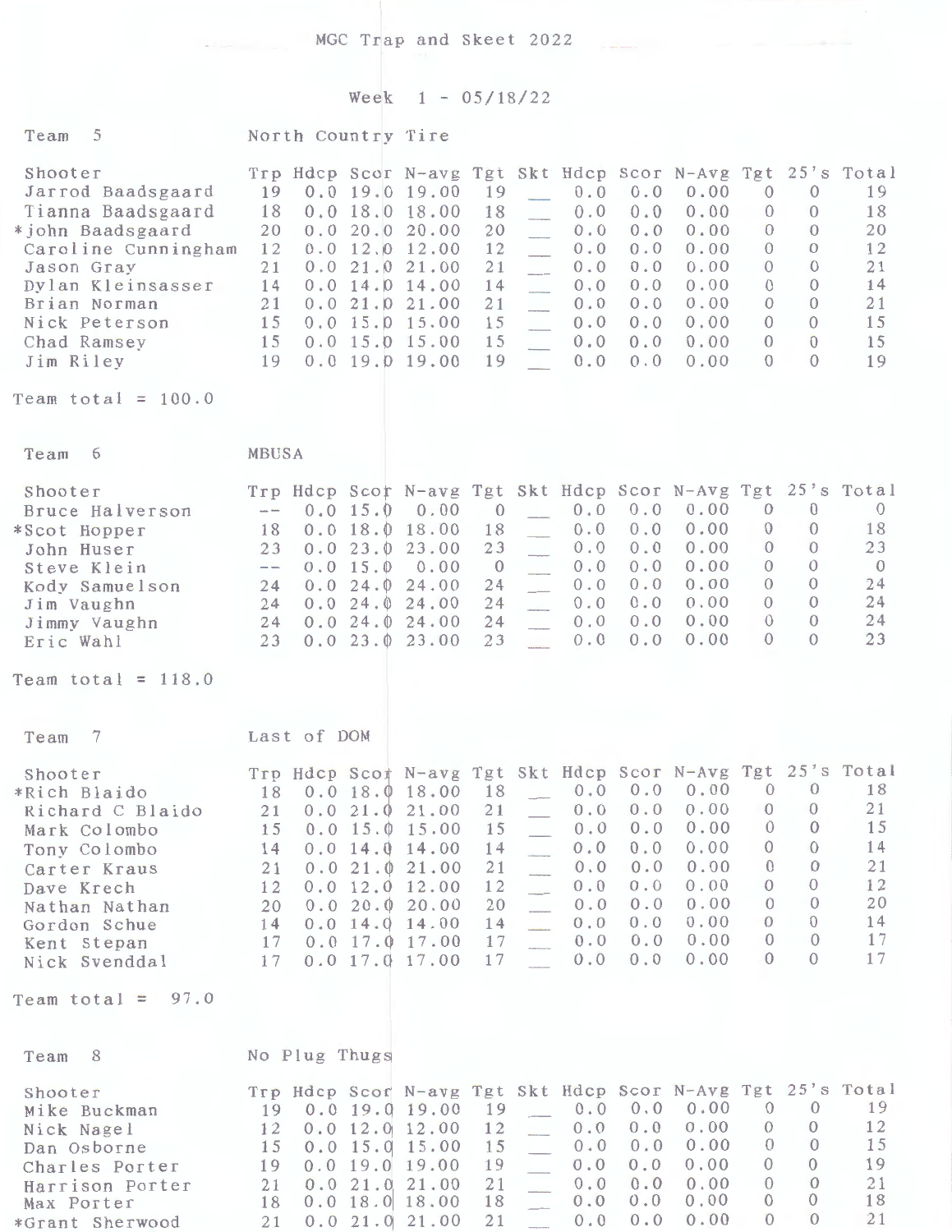Team total  $= 98.0$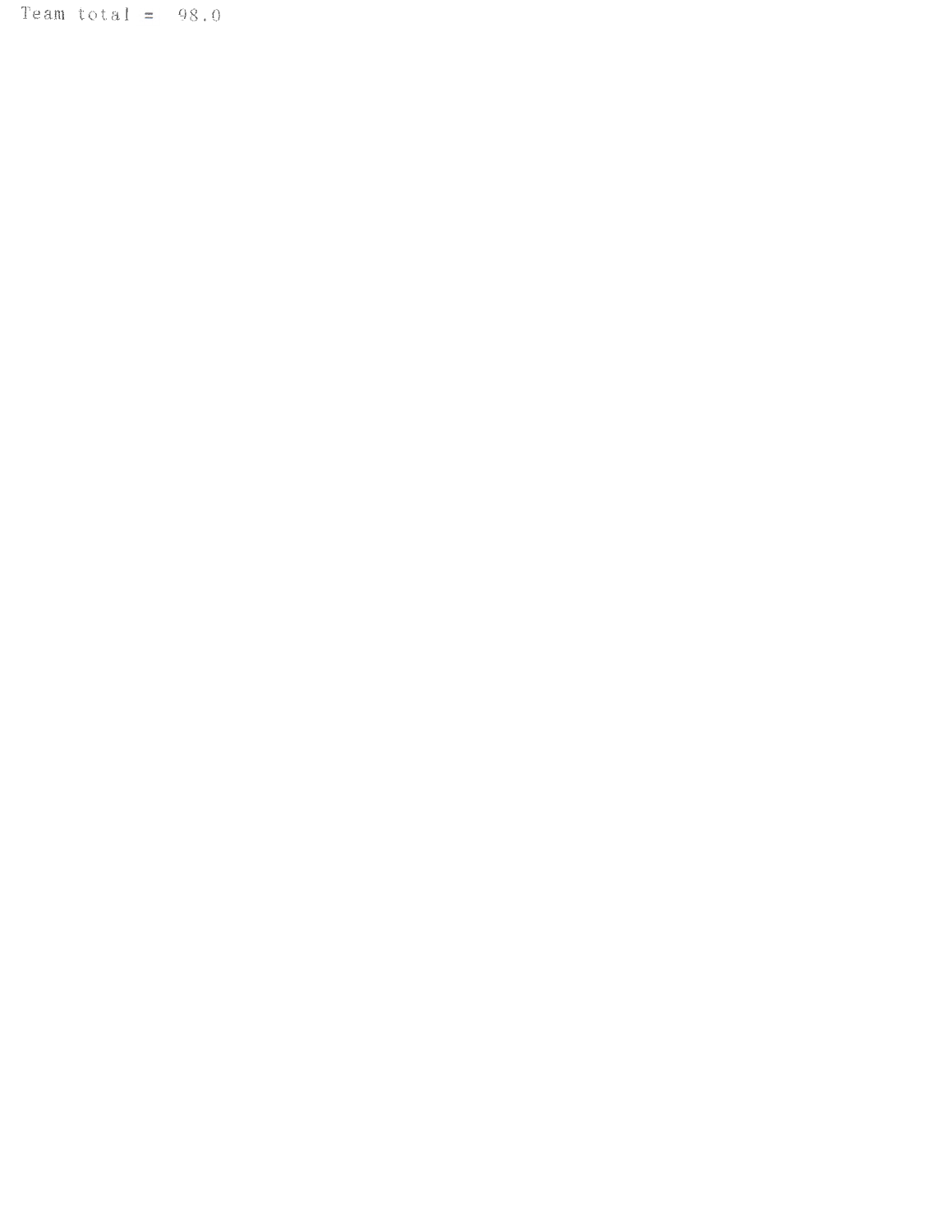MGC Trap and Skeet 2022

```
Week 1 - 05/18/22
```
Pairings: 1 vs *2* 3 vs 4 5 VS 6 7 VS 8 Results for 05/18/22 Score Points Total Team 8 No Plug Thugs Team 6 MBUSA Team 1 Hunt Electric Team 4 Team Trettel Team 2 Beaches Long Lake Se Team 3 Shooting Star Team 7 Last of DOM Team 5 North Country Tire \* indicates team captain 68 Participants for **week 1**  No-shows: 98.0 118.0 111.0 110.0 111. 0 110.0 97.0 100.0 Bruce Halverson Steve Klein \*\*\*\* Super Shooters \*\*\*\* None 2 2 2 2 1 1 1 1 l 1 **1 1**  0 0 0 0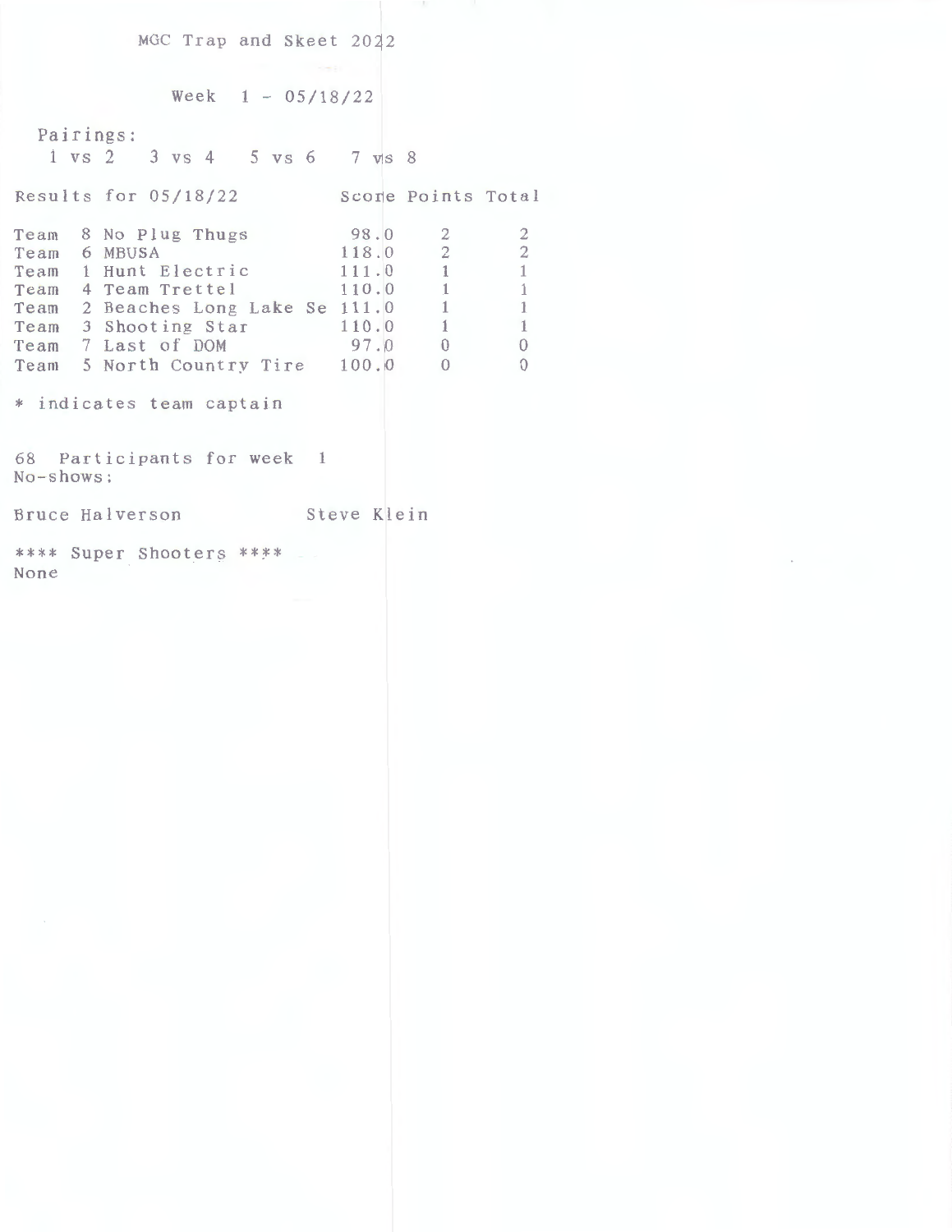## Individual Standings

| Shooter                       |    |    |                                       | Total Trp Skt Ov-Avg T-Avg S-Avg Rnds 25's Team |             |      |              |                  |
|-------------------------------|----|----|---------------------------------------|-------------------------------------------------|-------------|------|--------------|------------------|
| Karen Almendinger             | 24 | 24 | $\overline{0}$                        |                                                 | 24.00 24.00 | 0.00 | $\mathbf{1}$ | Hunt Electric    |
| Ryan Trettel                  | 24 | 24 | $\begin{array}{c} 0 \\ 0 \end{array}$ |                                                 | 24.00 24.00 | 0.00 | $\mathbf{1}$ | Team Trettel     |
| Kody Samuelson                | 24 | 24 | $\Omega$                              |                                                 | 24.00 24.00 | 0.00 | $\mathbf{1}$ | MBUSA            |
| Jim Vaughn                    | 24 | 24 | $\Box$                                |                                                 | 24.00 24.00 | 0.00 | $\mathbf{1}$ | <b>MBUSA</b>     |
| Scott Markuson                | 24 | 24 | $\Omega$                              |                                                 | 24.00 24.00 | 0.00 | $\mathbf{1}$ | Shooting Star    |
| Pat Hylton                    | 24 | 24 | $\Omega$                              |                                                 | 24.00 24.00 | 0.00 | $\mathbf{1}$ | Beaches Long Lak |
| e Se                          |    |    |                                       |                                                 |             |      |              |                  |
| Jimmy Vaughn                  | 24 | 24 | $\overline{0}$                        |                                                 | 24.00 24.00 | 0.00 | $\mathbf{1}$ | MBUSA            |
| Jesse Hylton                  | 23 | 23 | $\Omega$                              |                                                 | 23.00 23.00 | 0.00 | $\mathbf{1}$ | Beaches Long Lak |
| e Se                          |    |    |                                       |                                                 |             |      |              |                  |
| Matt Laidlaw                  | 23 | 23 | $\theta$                              |                                                 | 23.00 23.00 | 0.00 | $\mathbf{1}$ | Hunt Electric    |
| Eric Wahl                     | 23 | 23 | $\Omega$                              |                                                 | 23.00 23.00 | 0.00 | $\mathbf{1}$ | MBUSA            |
| John Huser                    | 23 | 23 | $\Omega$                              |                                                 | 23.00 23.00 | 0.00 | $\mathbf{1}$ | <b>MBUSA</b>     |
| Mark Parrish                  | 23 | 23 | $\Omega$                              |                                                 | 23.00 23.00 | 0.00 | $\mathbf{1}$ | Shooting Star    |
| Nick Grone                    | 23 | 23 | $\Omega$                              |                                                 | 23.00 23.00 | 0.00 | $\mathbf{1}$ | Team Trettel     |
| Jeff Hanson                   | 22 | 22 | $\Omega$                              |                                                 | 22.00 22.00 | 0.00 | $\mathbf{1}$ | Shooting Star    |
| Tom Hylton                    | 22 | 22 | D                                     |                                                 | 22.00 22.00 | 0.00 | $\mathbf{1}$ | Beaches Long Lak |
| e Se                          |    |    |                                       |                                                 |             |      |              |                  |
| Gary Trettel                  | 22 | 22 | $\mathbb{D}$                          |                                                 | 22.00 22.00 | 0.00 | $\mathbf{1}$ | Team Trettel     |
| Bill Ronne                    | 22 | 22 | Ю                                     |                                                 | 22.00 22.00 | 0.00 | $\mathbf{1}$ | Hunt Electric    |
| Zach Stibbe                   | 22 | 22 | O.                                    |                                                 | 22.00 22.00 | 0.00 | $\mathbf{1}$ | Team Trettel     |
| Tom Andrzejewski              | 21 | 21 | O.                                    |                                                 | 21.00 21.00 | 0.00 | $\mathbf{1}$ | Hunt Electric    |
| Richard C Blaido              | 21 | 21 | O.                                    |                                                 | 21.00 21.00 | 0.00 | $\mathbf{1}$ | Last of DOM      |
| Stu Beach                     | 21 | 21 | $\Omega$                              |                                                 | 21.00 21.00 | 0.00 | $\mathbf{1}$ | Beaches Long Lak |
| e Se                          |    |    |                                       |                                                 |             |      |              |                  |
| Jason Gray                    | 21 | 21 | 0                                     |                                                 | 21.00 21.00 | 0.00 | $\mathbf{1}$ | North Country Ti |
| re                            |    |    |                                       |                                                 |             |      |              |                  |
| Grant Sherwood                | 21 | 21 | 0                                     |                                                 | 21.00 21.00 | 0.00 | $\mathbf{1}$ | No Plug Thugs    |
| Jay Nordquist                 | 21 | 21 | $\Omega$                              |                                                 | 21.00 21.00 | 0.00 | $\mathbf{1}$ | Hunt Electric    |
| Brian Norman                  | 21 | 21 |                                       |                                                 | 21.00 21.00 | 0.00 | $\mathbf{1}$ | North Country Ti |
| re                            |    |    |                                       |                                                 |             |      |              |                  |
| Ricky Longrecher              | 21 | 21 | 0                                     |                                                 | 21.00 21.00 | 0.00 | $\mathbf{1}$ | Beaches Long Lak |
| e Se                          | 21 | 21 | $\Omega$                              |                                                 | 21.00 21.00 | 0.00 | $\mathbf{1}$ | No Plug Thugs    |
| Harrison Porter<br>Chad Price | 21 | 21 | $^{\circ}$                            |                                                 | 21.00 21.00 | 0.00 | $\mathbf{1}$ | Shooting Star    |
| Carter Kraus                  | 21 | 21 |                                       |                                                 | 21.00 21.00 | 0.00 | $\mathbf{1}$ | Last of DOM      |
| Nathan Nathan                 | 20 | 20 | $\theta$                              |                                                 | 20.00 20.00 | 0.00 | 1            | Last of DOM      |
| Jay Brodersen                 | 20 | 20 |                                       |                                                 | 20.00 20.00 | 0.00 | $\mathbf{1}$ | Hunt Electric    |
|                               | 20 | 20 | $\theta$                              |                                                 | 20.00 20.00 | 0.00 | $\mathbf{1}$ | Shooting Star    |
| Jeff Price                    | 20 | 20 |                                       |                                                 | 20.00 20.00 | 0.00 | $\mathbf{1}$ | North Country Ti |
| john Baadsgaard               |    |    |                                       |                                                 |             |      |              |                  |
| re<br>Dale Trettel            | 19 | 19 | $^{\circ}$                            |                                                 | 19.00 19.00 | 0.00 | 1            | Team Trettel     |
| Mike Buckman                  | 19 | 19 | $\mathbf{0}$                          |                                                 | 19.00 19.00 | 0.00 | $\mathbf{1}$ | No Plug Thugs    |
| Drew Gilgosch                 | 19 | 19 | $\circ$                               |                                                 | 19.00 19.00 | 0.00 | $\mathbf{1}$ | Team Trettel     |
| Steve Cosgrove                | 19 | 19 | $\mathbb{O}$                          |                                                 | 19.00 19.00 | 0.00 | $\mathbf{1}$ | Shooting Star    |
| Jarrod Baadsgaard             | 19 | 19 |                                       |                                                 | 19.00 19.00 | 0.00 | $\mathbf{1}$ | North Country Ti |
| re                            |    |    |                                       |                                                 |             |      |              |                  |
| Bob Welch                     | 19 | 19 | $\mathbb{O}$                          |                                                 | 19.00 19.00 | 0.00 | $\mathbf{1}$ | Shooting Star    |
| Matt Hylton                   | 19 | 19 | $\bigcirc$                            |                                                 | 19.00 19.00 | 0.00 | -1           | Beaches Long Lak |
| e Se                          |    |    |                                       |                                                 |             |      |              |                  |
| Jim Riley                     | 19 | 19 |                                       |                                                 | 19.00 19.00 | 0.00 | $\mathbf{1}$ | North Country Ti |
| re                            |    |    |                                       |                                                 |             |      |              |                  |
| Charles Porter                | 19 | 19 | 0                                     |                                                 | 19.00 19.00 | 0.00 | $\mathbf{1}$ | No Plug Thugs    |
| Rich Blaido                   | 18 | 18 | $\mathbb{O}$                          |                                                 | 18.00 18.00 | 0.00 | 1            | Last of DOM      |
| Scott Hylton                  | 18 | 18 | $\theta$                              |                                                 | 18.00 18.00 | 0.00 | $\mathbf{1}$ | Beaches Long Lak |
| e Se                          |    |    |                                       |                                                 |             |      |              |                  |
| Max Porter                    | 18 | 18 | 0                                     |                                                 | 18.00 18.00 | 0.00 | $\mathbf{1}$ | No Plug Thugs    |
| Tianna Baadsgaard             | 18 | 18 | $\Omega$                              |                                                 | 18.00 18.00 | 0.00 | 1            | North Country Ti |